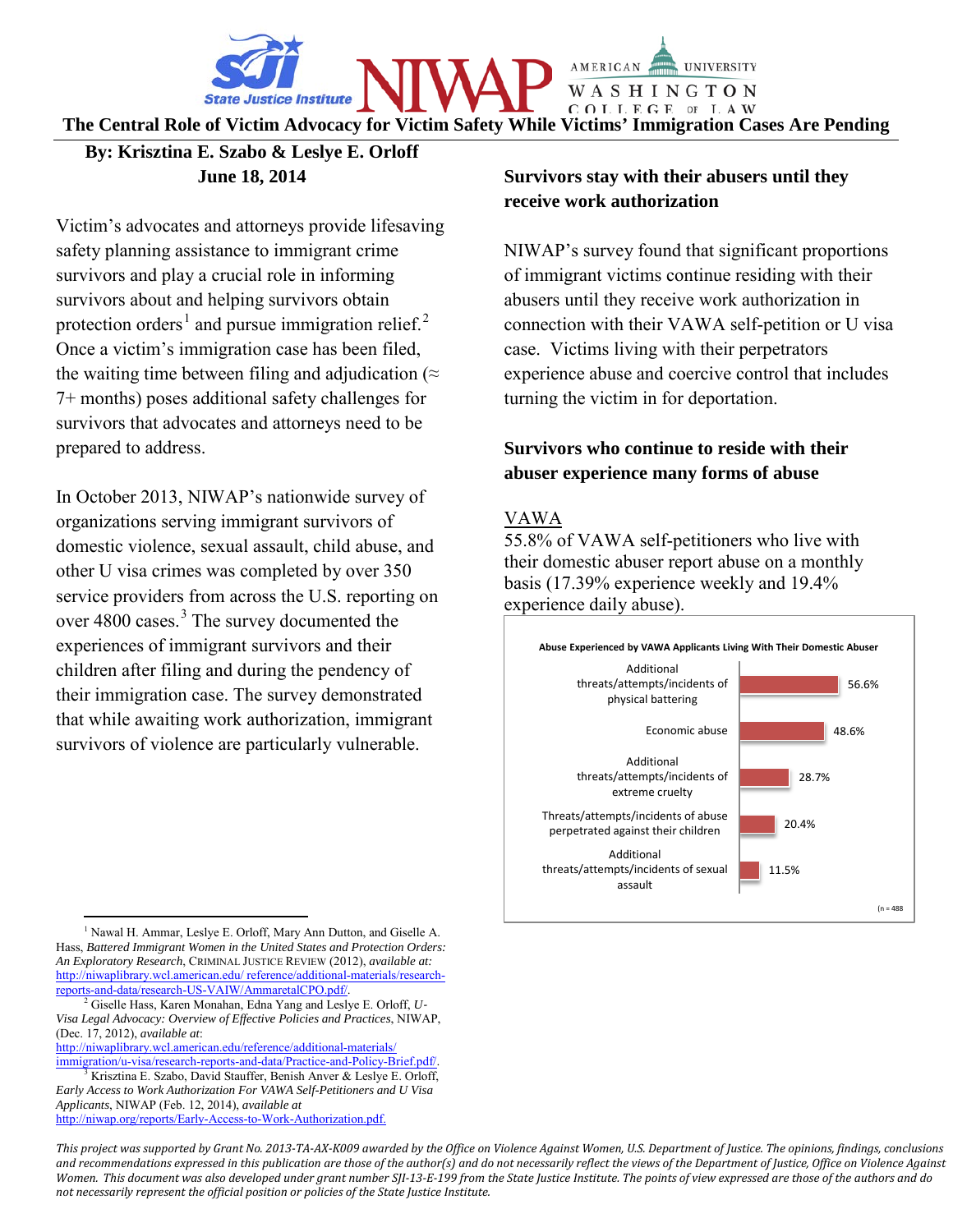## U visa

97.4% of U Visa applicants who live with their domestic abuser report abuse at least once a month (34.9% experience weekly and 20.1% experience daily abuse).



# **Both VAWA self-petitioners and U visa applicants are at risk of immigration enforcement**

#### VAWA



For VAWA self-petitioners who have already filed, the three most significant causes of immigration enforcement actions are:

- Reported by the abuser/abuser's family (38.3%)
- Traffic infractions (28.6%)
- Arrest related to domestic violence in which they were the victim (15.4%)

#### U visa



For U visa applicants, who have already filed, the two most significant causes of immigration enforcement actions are:

- Traffic stops  $(30.1\%)$
- Reporting by perpetrator/perpetrator's family member (26.7%)

## **Interaction with the Justice System**

Despite the fact that significant numbers of VAWA self-petitioners and U visa applicants continue living with their abusers and working for abusive employers during the pendency of their applications, both VAWA self-petitioners and U visa applicants have high rates of criminal justice system and order of protection participation.





- While VAWA self-petitioners are not required to interact with the criminal justice system as a pre-requisite to obtain immigration relief, they are filing police reports at a significant rate of 36.2%
- 47.6% seek protection orders while case is pending
- Only limited numbers are willing to seek custody and child support.

**National Immigrant Women's Advocacy Project (NIWAP, pronounced** *new-app***) American University, Washington College of Law**